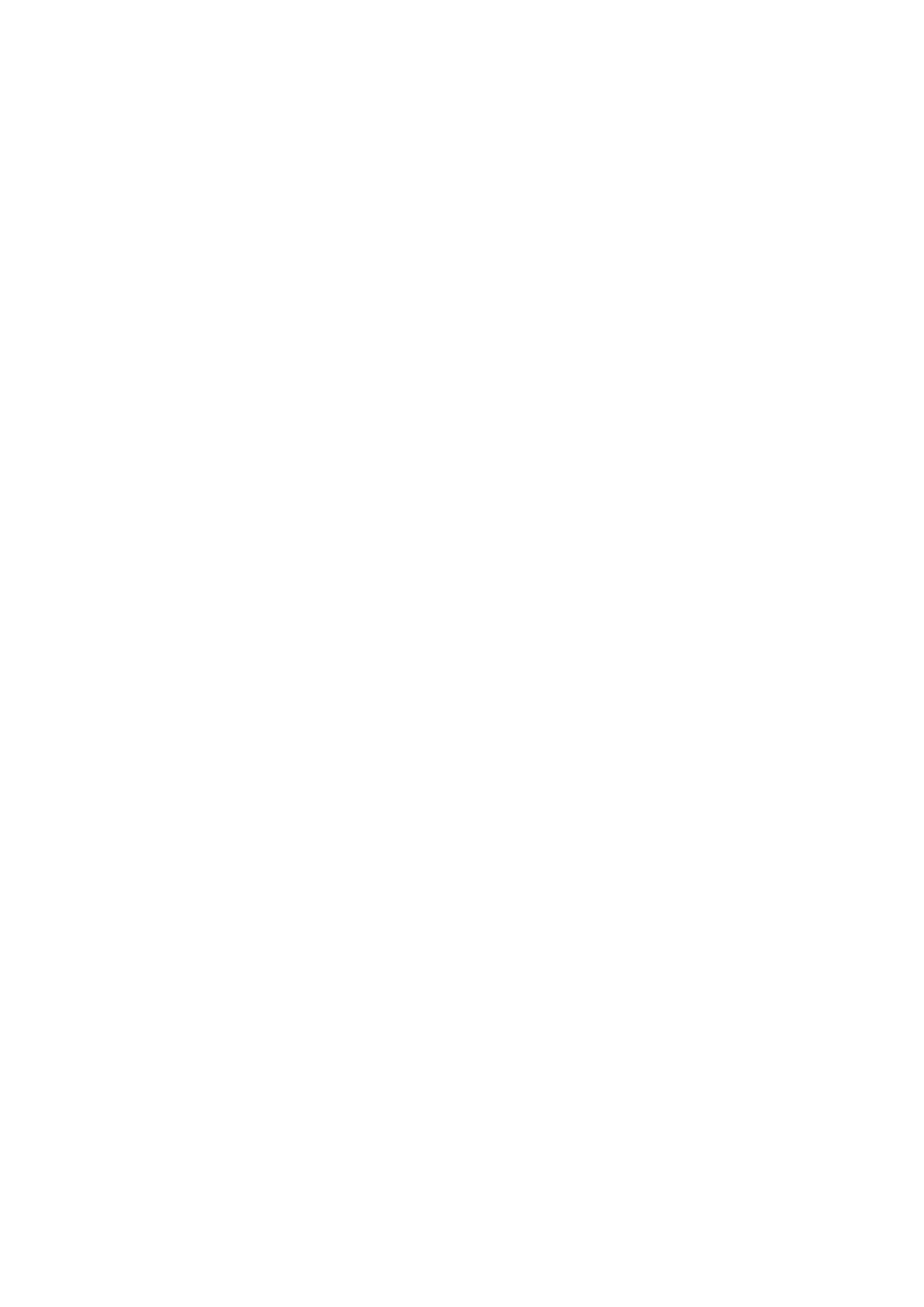

## **ITEM TABLE OF CONTENTS PAGE 1 Welcome [5](#page-4-0) 2 Apologies [5](#page-4-1) 3 Declaration of Interest [5](#page-4-2) 4 Puketāpapa Local board consultation feedback and input into the Annual Budget 2022/2023 [7](#page-6-0)**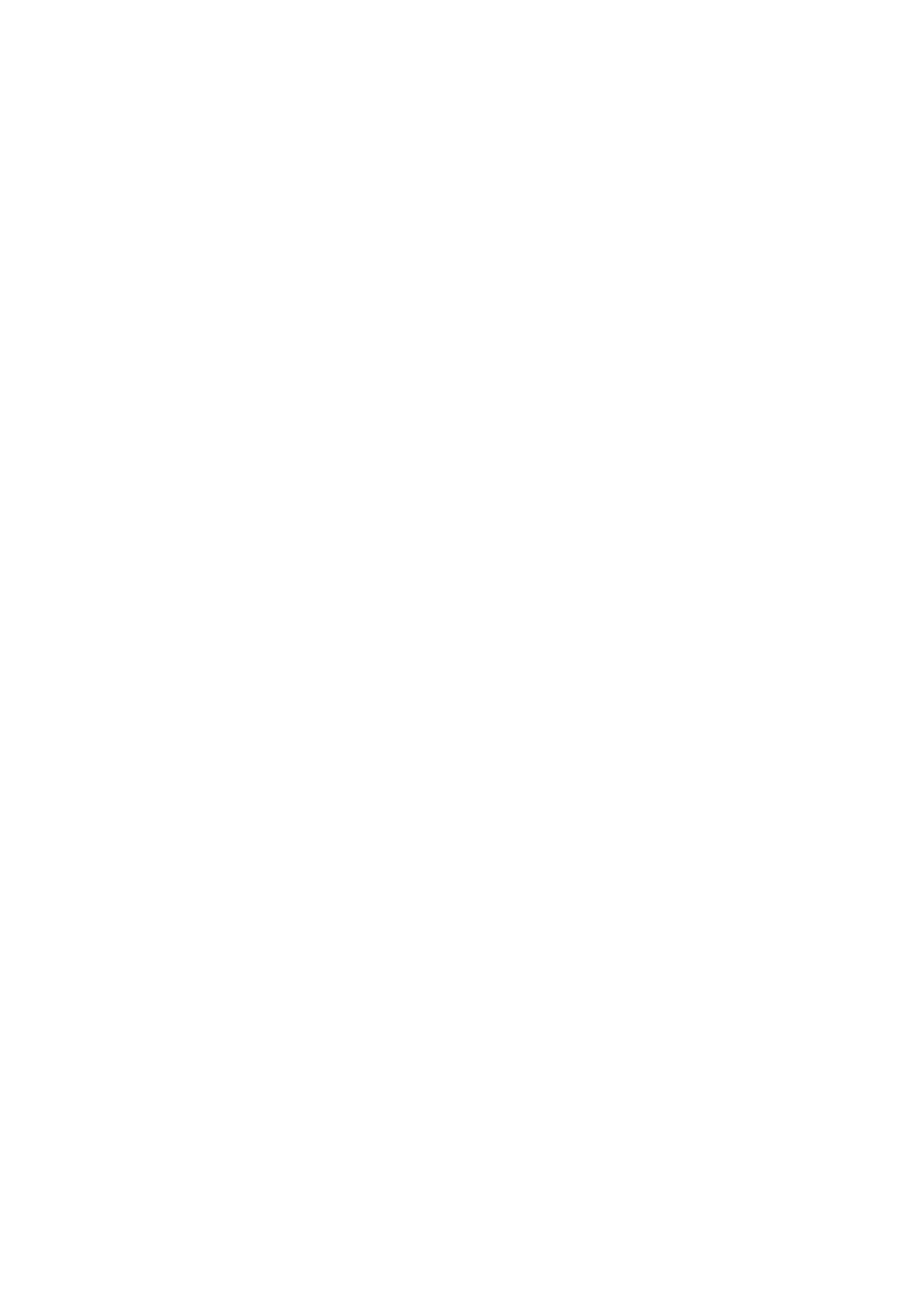

### <span id="page-4-0"></span>**1 Welcome**

## <span id="page-4-1"></span>**2 Apologies**

At the close of the agenda no apologies had been received.

## <span id="page-4-2"></span>**3 Declaration of Interest**

Members are reminded of the need to be vigilant to stand aside from decision making when a conflict arises between their role as a member and any private or other external interest they might have.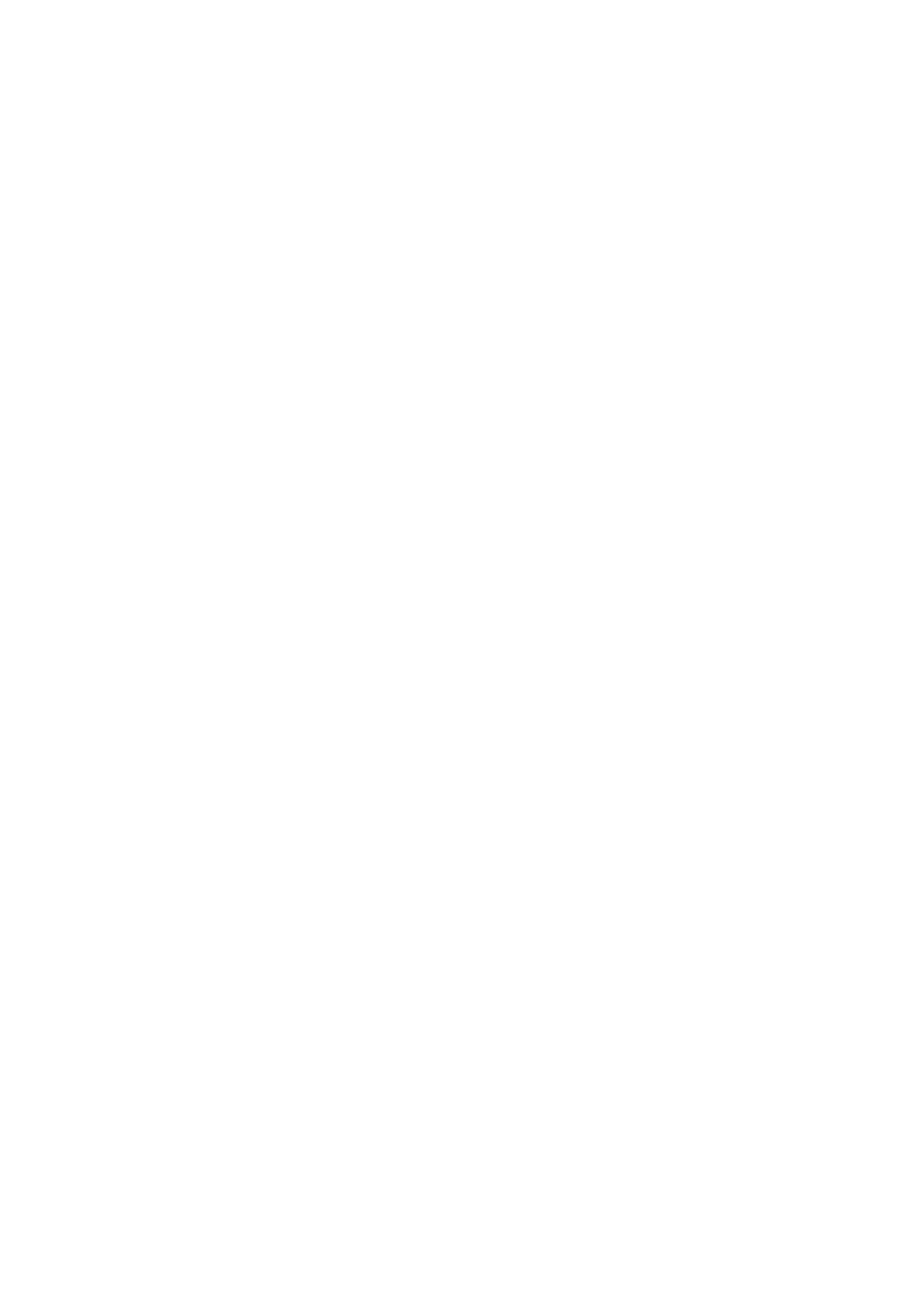

## <span id="page-6-0"></span>**Puketāpapa Local board consultation feedback and input into the Annual Budget 2022/2023**

**File No.:** CP2022/05152

## **Te take mō te pūrongo Purpose of the report**

- 1. To receive consultation feedback from the Puketāpapa Local Board area on:
	- proposed priorities and activities for the Puketāpapa Local Board Agreement 2022/2023.
	- regional topics for the Annual Budget 2022/2023.
- 2. To recommend any local matters to the Governing Body, that they will need to consider or make decisions on in the Annual Budget 2022/2023 process.
- 3. To provide input on the proposed regional topics in the Annual Budget 2022/2023.

## **Whakarāpopototanga matua Executive summary**

- 4. Local board agreements set out annual funding priorities, activities, budgets, levels of service, performance measures and initiatives for each local board area. Local board agreements for 2022/2023 will be included in the Council's Annual Budget 2022/2023.
- 5. Auckland Council publicly consulted from 28 February to 28 March 2022 to seek community views on the proposed Annual Budget 2022/2023. This included consultation on the Puketāpapa Local Board's proposed priorities for 2022/2023 to be included in their local board agreement.
- 6. Auckland Council received 11,550 pieces of feedback in total across the region including 182 pieces of feedback from the Puketāpapa local board area. 120 responses were submitted online, and 62 responses were submitted via hard copy.

Summary of key local consultation feedback from the Puketāpapa Local Board area.

- Seventy one percent support for the Climate Action Targeted Rate (CATR), 22% do not support
- Sixty percent support for a range of levers proposed to manage on-going budget pressures, sixteen percent do not support
- Fifty eight percent support for Operating Spending Prioritisation, sixteen percent do not support
- Seventy one percent support for Waste Service Standardisation (a rates- funded system), fifteen percent did not support as they prefer a pay as you throw (PAYT) system
- Sixty four percent support for Standardise the opt-out rules for residential multi-unit developments (10 or more units), nine percent do not support
- Fifty six percent support for Standardise the opt-out rules for residential and lifestyle properties with between two and nine units, fifteen do not support
- Fifty six percent support for Standardise the opt-out rules for non-residential properties, fifteen percent do not support
- Fifty two percent support for Apply a minimum base charge to every separately used or inhabited part of a property, sixteen percent do not support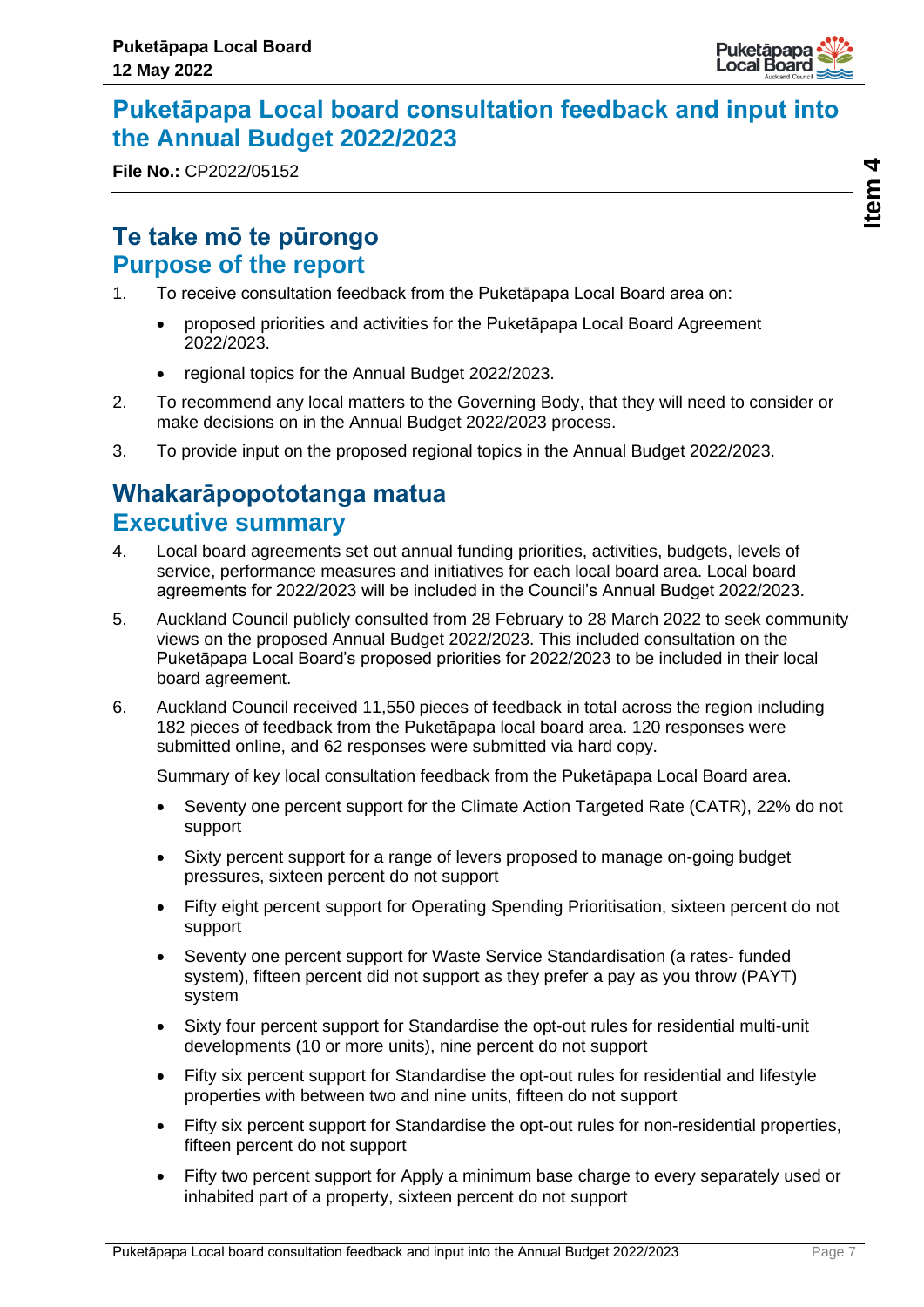

- 7. In the Annual Budget process there are financial matters where local boards provide recommendations to the Governing Body, for consideration or decision-making. This includes:
	- proposed locally driven initiative capital projects outside local boards' decision-making responsibility
	- release of local board specific reserve funds
	- any local board advocacy initiatives.

The Governing Body will consider these items as part of the Annual Budget decision-making process in June 2022.

8. Local boards have a statutory responsibility to provide input into regional strategies, policies, plans, and bylaws. This report provides an opportunity for the local board to provide input on council's proposed Annual Budget 2022/2023.

## **Ngā tūtohunga Recommendation/s**

That the Puketāpapa Local Board:

- a) receive consultation feedback on the proposed Puketāpapa Local Board priorities and activities for 2022/2023.
- b) receive consultation feedback on regional topics in the Annual Budget 2022/2023 from people and organisations based in the Puketāpapa local board area.
- c) provide input on regional topics in the proposed Annual Budget 2022/2023 to the Governing Body.
- d) provide its advocacy initiatives for the Annual Budget 2022/2023 to the Governing Body.

## **Horopaki Context**

- 9. Each financial year Auckland Council must have a local board agreement (as agreed between the Governing Body and the local board) for each local board area. The Puketāpapa Local Board Agreement sets out how the Council will reflect the priorities in the Puketāpapa Local Board Plan 2020 in respect to the local activities to be provided in the Puketāpapa local board area and includes information relating to budgets, levels of service, and performance measures.
- 10. The local board agreements 2022/2023 will form part of the Auckland Council's Annual Budget 2022/2023.
- 11. Auckland Council publicly consulted from 28 February to 28 March 2022 to seek community views on the proposed Annual Budget 2022/2023, as well as local board priorities and proposed activities to be included in the local board agreement 2022/2023.
- 12. Due to the impacts of the ongoing COVID-19 global pandemic, significant pressure has been placed upon the council's financial position. This has created significant flow on effects for the council's proposed Annual Budget 2022/2023.

## **Tātaritanga me ngā tohutohu Analysis and advice**

13. This report includes analysis of consultation feedback, any local matters to be recommended to the Governing Body and seeks input on regional topics in the proposed Annual Budget 2022/2023.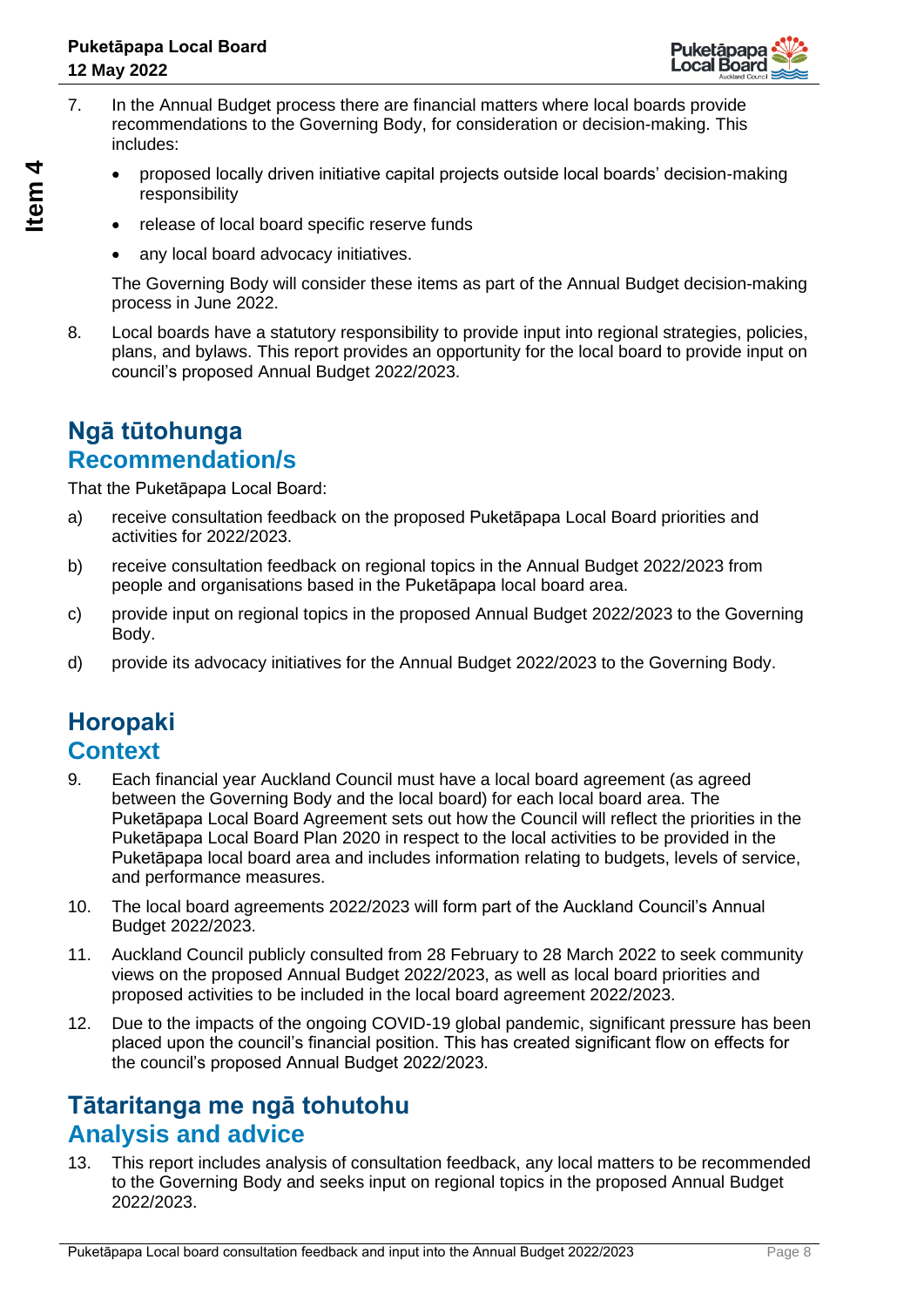

## **Consultation feedback overview**

- 14. As part of the public consultation Auckland Council used a variety of methods and channels to reach and engage a broad cross section of Aucklanders to gain their feedback and input into regional and local topics.
- 15. In total, Auckland Council received feedback 11,550 pieces of feedback in the consultation period. This feedback was received through:
	- written feedback 9,464 online or hard copy forms, emails or letters
	- in person 2,086 pieces of feedback through online Have Your Say events, or independently managed phone interviews. All events (except one which didn't have any attendees) were moved to an online platform or cancelled due to the red COVID-19 traffic light setting.
- 16. All feedback will be made available on an Auckland Council webpage called "Feedback submissions for the Annual Budget 2022/2023" and will be accessible from 05 May 2022 through the following link:

<https://akhaveyoursay.aucklandcouncil.govt.nz/submissions-annual-budget-2022-2023>

## **Feedback received on the Puketāpapa Local Board's priorities for 2022/2023**

- 17. The Puketāpapa Local Board consulted on the following priorities for 2022/2023:
	- Climate action and awareness
	- Voice to influence local decision making
	- Supporting our communities to recover from the impacts of COVID-19
	- Promoting social inclusion at a neighbourhood level
	- Continuing to improve our facilities
- 18. Puketāpapa submissions were received on Puketāpapa Local Board's priorities for 2022/2023. The majority of local respondents supported all priorities
	- 128 individuals and 3 organisations submitted their responses on the local board priorities
	- Organisations who submitted their responses were Aotearoa Africa Foundation, Poonga Education and Sport Auckland.

### **Individuals:**

- 70 individuals supported all priorities
- 36 supported most priorities
- 7 did not support most priorities
- 2 did not support any priorities
- 10 did not know

### **Organisations:**

- 1 organisation supported all priorities and 2 had selected 'other'.
- 19. Consultation feedback on local board priorities will be considered by the local board when approving their local board agreement between 21-23 June 2022.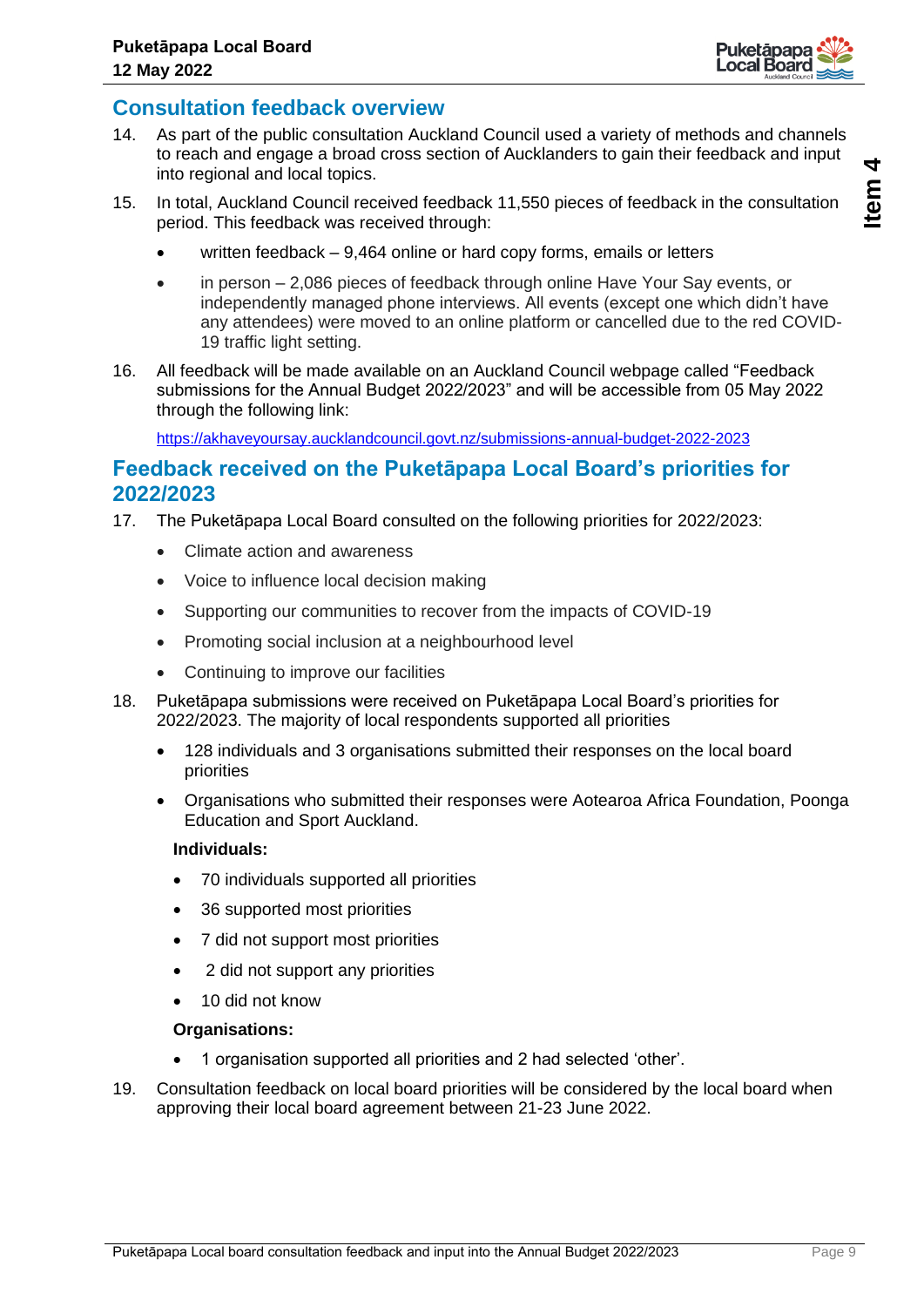

## **Information on submitters**

- 20. The tables and graphs below indicate the demographic categories people identified with. This information only relates to those submitters who provided demographic information.
- 21. Those who submitted information on demographics were 46% Male, 53% Female and 2% were those who identified with another Gender.
- 22. Their age is reflected in the table below.



| Age          | <b>Male</b>     | Female          | <b>Another</b><br>gender |
|--------------|-----------------|-----------------|--------------------------|
| $<15$        | 5               | 3               | $\Omega$                 |
| $15 -$<br>24 | 12              | 16              | $\overline{c}$           |
| $25 -$<br>34 | 8               | 15              | 1                        |
| $35-$<br>44  | $\overline{11}$ | $\overline{20}$ | $\mathbf 0$              |
| $45 -$<br>54 | $\overline{20}$ | 15              | $\mathbf 0$              |
| $55-$<br>64  | 16              | 10              | $\mathbf 0$              |
| $65-$<br>74  | 5               | 9               | $\mathbf 0$              |
| $75 +$       | $\overline{4}$  | $\overline{4}$  | $\Omega$                 |
| <b>Total</b> | $\overline{81}$ | 92              | $\overline{\mathbf{3}}$  |

## **Key themes**

23. Key themes of note across the feedback received (through written, in-person and social media channels) included: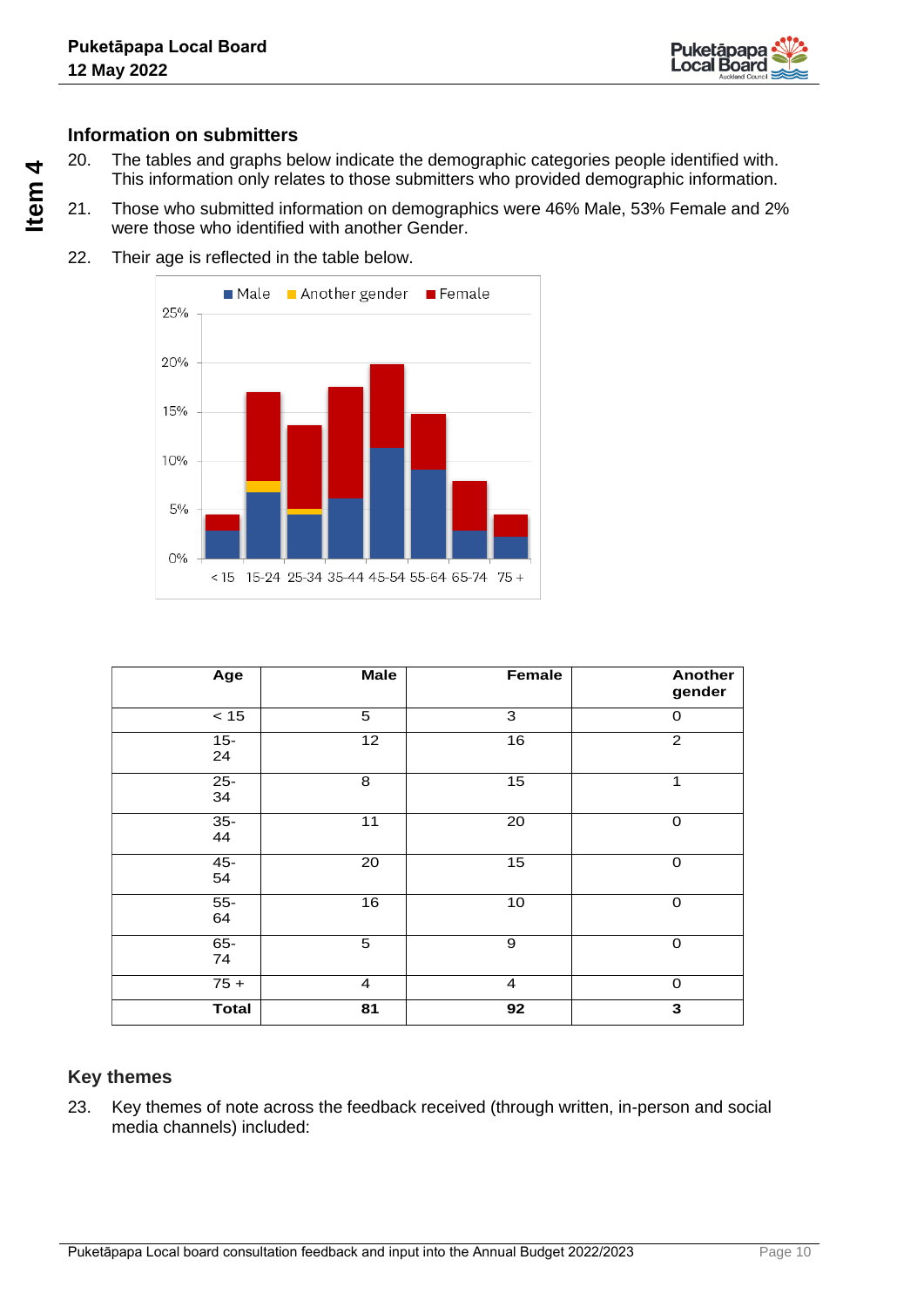

## **Those who support all priorities commented on their reasons:**

- There is a good balance of climate action and community support.
- Support the focus on environmental issues, local communities' inclusion in decision making because this creates a more inclusive and resilient society
- Community support focuses on community needs.

### **Those who support most priorities commented on their reasons:**

- Seeking increased focus on revitalising town centres and civic spaces
- Support planting of more trees and investing in more local environmental projects

### **Those who do not support most priorities commented on their reasons:**

- Community support through the pandemic is the highest priority
- Doubt that the board's priorities are being met.

### **Those who did not know, commented on their reasons:**

- Slow revenue recovery due to the pandemic but also keen for council to progress work.
- There should be more evidence of the work required before funding is committed.

## **Overview of feedback received on regional topics in the Annual Budget 2022/2023 from the Puketāpapa Local Board area**

- 24. The proposed Annual Budget 2022/2023 sets out Auckland Council's priorities and how to pay for them. Consultation on the proposed Annual Budget asked submitters to respond to four key questions on:
	- 1. Climate
	- 2. Budget Pressures
	- 3. Operating Spending Prioritisation
	- 4. Waste Service Standardisation
- 25. The submissions received from the Puketāpapa Local Board area on these key issues are summarised below, along with an overview of any other areas of feedback on regional proposals with a local impact.

### **Key Question 1: Climate**

- 26. Aucklanders were asked about a proposed climate action package which will be funded by a targeted rate. The climate action package includes investments in low-carbon public transport, active walking and cycling networks; and urban ngahere (forest) canopy cover.
- 27. This is proposed to be funded through \$574 million from a targeted rate over the next 10 years as well additional funding from government co-funding.
- 28. The graphs below give an overview of the responses from the Puketāpapa Local Board area.
- 29. 126 Individuals support the Climate Action Targeted Rate, 40 did not support it, 1 had other reasons and 11 did not know.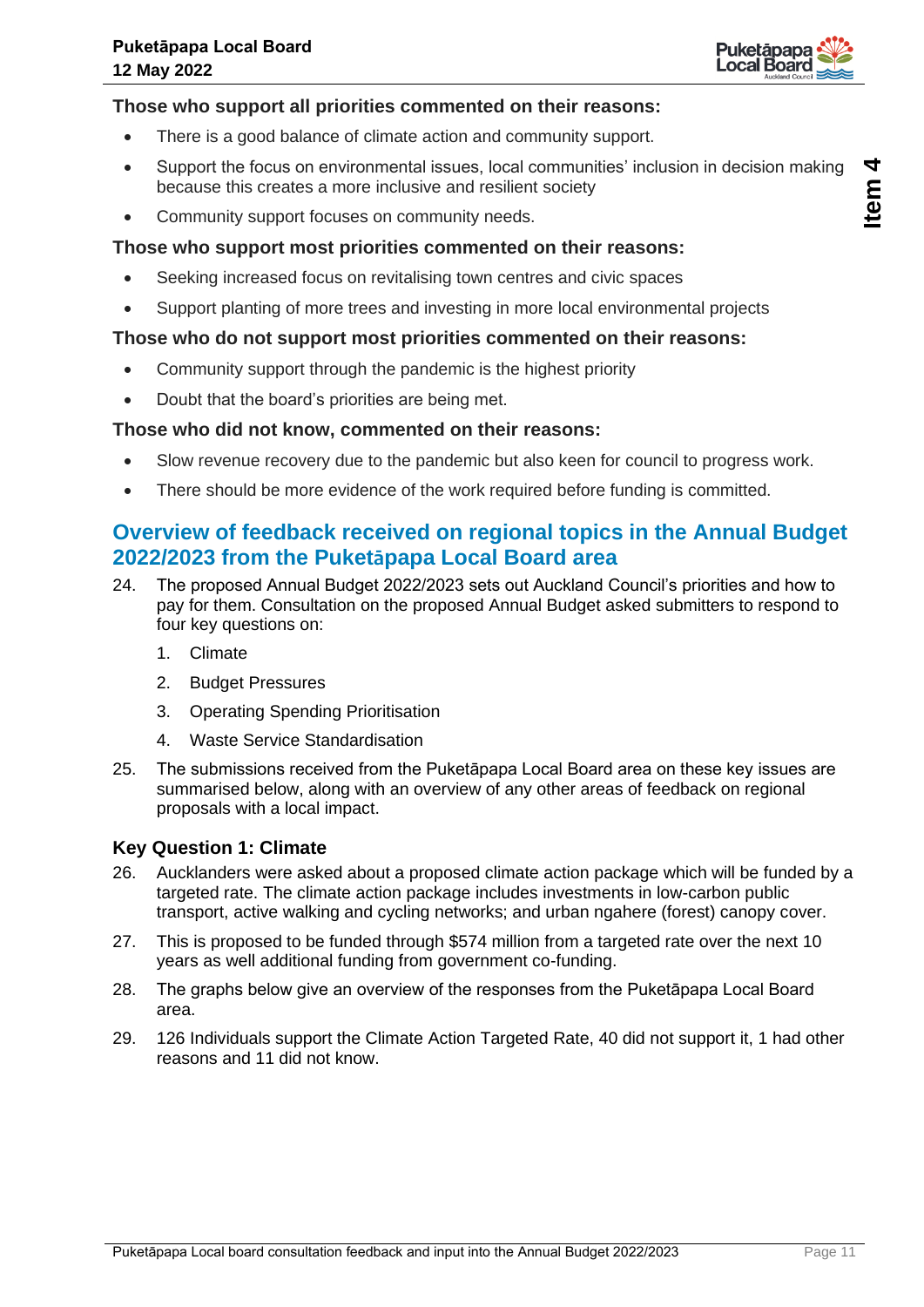





## **Key themes**

30. Key themes of note across the feedback received included:

## **Those who support the Climate Action Targeted Rate commented on their reasons:**

- General support for change in human behaviour in relation to climate change
- Disincentivising the use of private vehicles, submitters said they "would support even more action to reduce carbon emissions in Auckland"
- Support for cycling and walking
- Making public transport easy to access for people of all socioeconomic levels.

## **Those who do not support the Climate Action Targeted Rate commented on their reasons:**

- This commitment could be difficult to make due to inflation and rise in house prices for Aucklanders
- More taxes and less action
- Fixing infrastructure and public transport will be a much better use of time and money
- Items are already covered in general rates, submitters mentioned that the "Items in this rate are already covered in our general rates so they do not support this additional charge"

## **Those who do not know commented on their reasons:**

• Auckland needs to be better when it comes to planning public transport "free public transport would help because that means most people are using public transport and those who opt to drive their private vehicles would not mind paying extra because that means there's less traffic on the road I can get to where I need to quicker".

## **Those who had other reasons commented on those reasons:**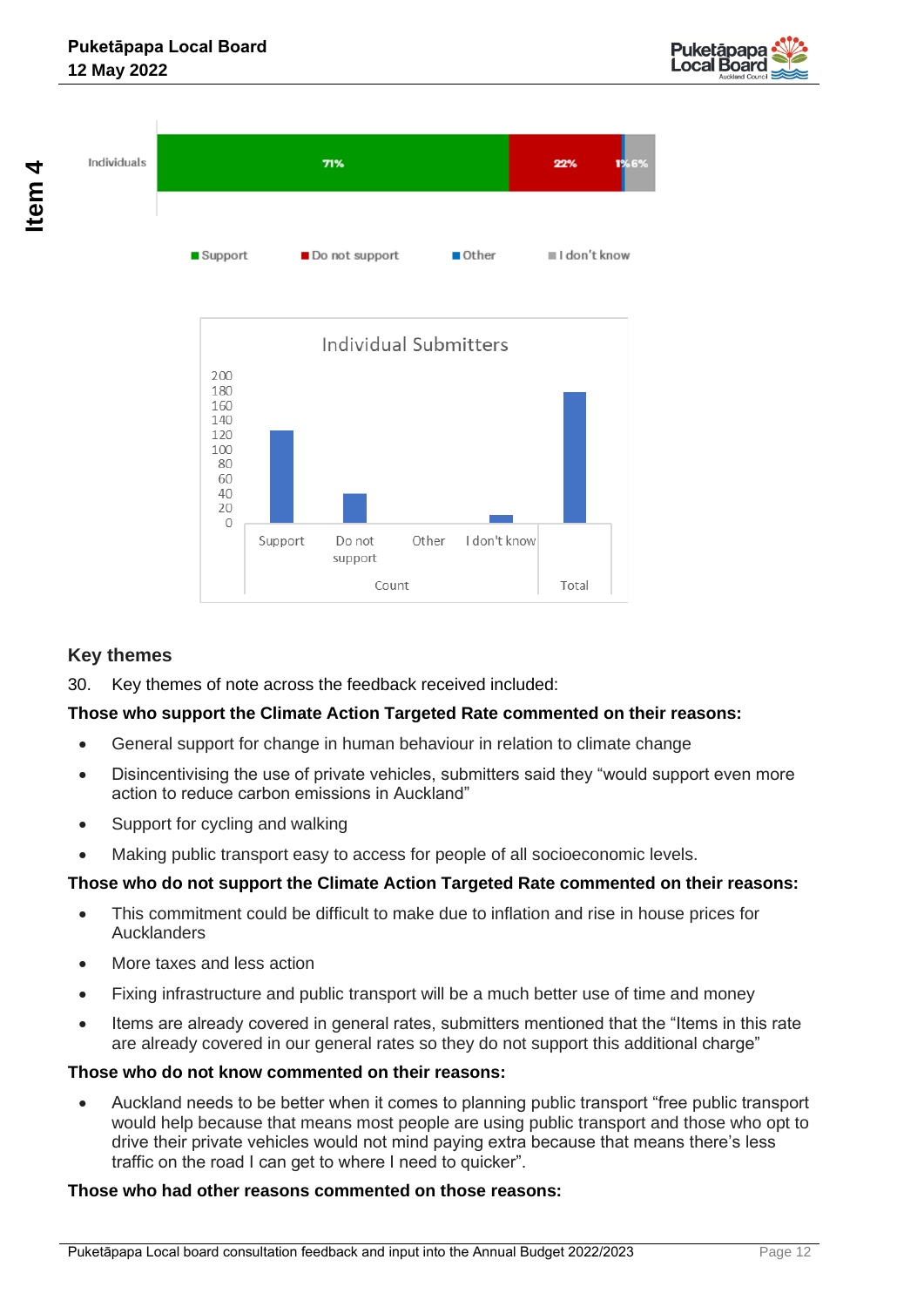

**Item** 

• This is not necessary "this will increase general rate and then affect the 10 year budget".

## **Key Question 2: Budget Pressures**

- 31. Aucklanders were asked about a range of levers proposed to manage on-going budget pressures. Council is forecasting a budget shortfall of \$85 million for 2022/2023 compared to what was budgeted for in the 10-year Budget 2021-2031. This is due to on-going impacts of COVID-19 on revenue and growing inflationary pressure.
- 32. A range of levers are proposed to manage the budget pressures including:
	- Using the Government's Better Off support package funding
	- Changing the timing of some capital spending
	- Implementing cost reductions in the form of efficiency savings and a potential reduction in some services
	- Keeping the previously agreed general rates increase of 3.5 per cent for 2022/2023 and;
		- Continuing work on the sale or long-term lease of non-strategic assets as required.
- 33. The graphs below give an overview of the responses from the Puketāpapa Local Board area.
- 34. 72 Individuals support Managing the on-going budget pressures, 19 did not support it, 6

Individuals 60% 16% 5% 20% had other reasons and 24 did not know

| $\blacksquare$ Support | ■ Do not support | $\blacksquare$ Other | $\blacksquare$ I don't know |
|------------------------|------------------|----------------------|-----------------------------|
|------------------------|------------------|----------------------|-----------------------------|

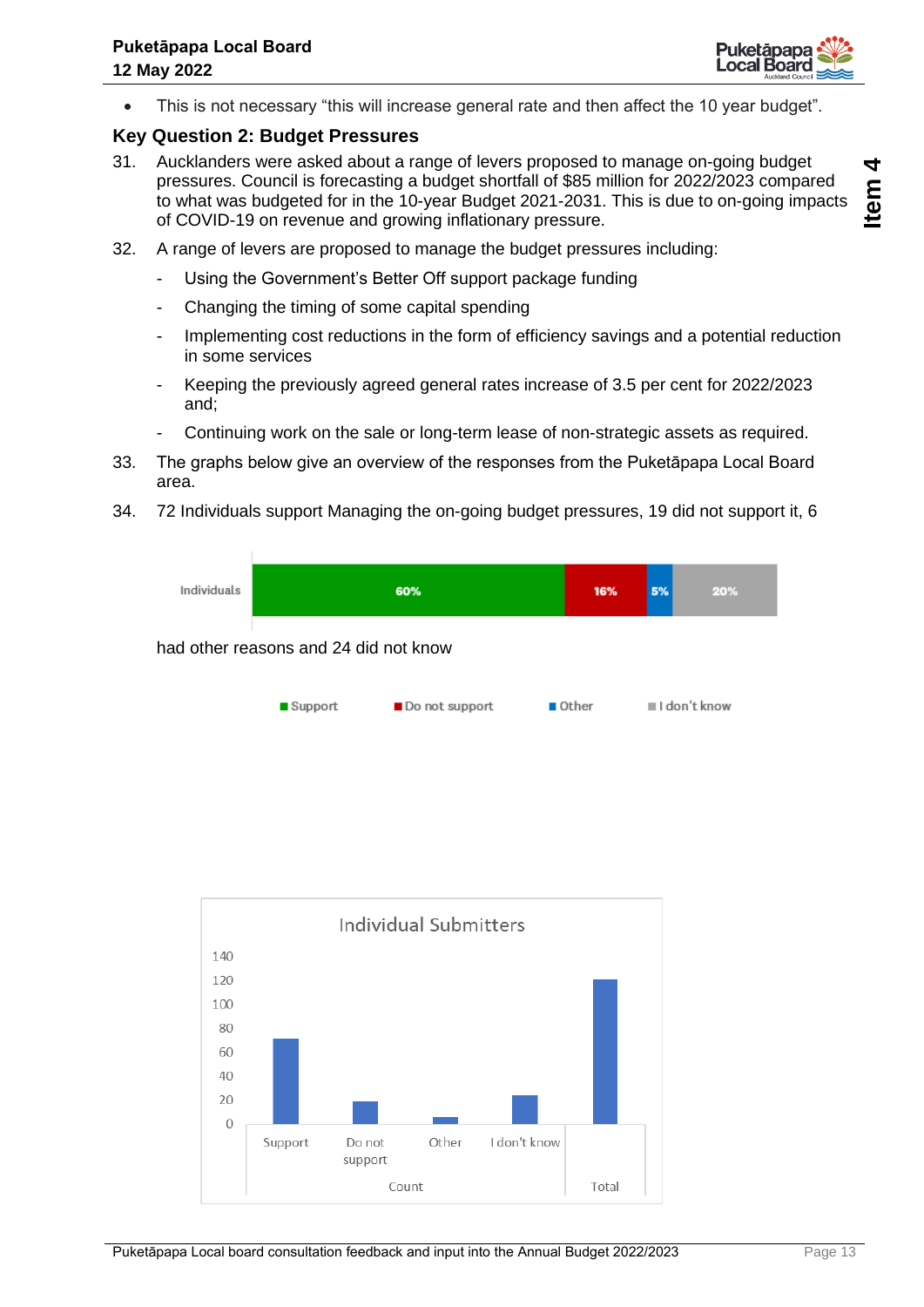

## **Key themes**

35. Key themes of note across the feedback received included:

## **Those who support managing on-going budget pressures commented on their reasons:**

- Accessing levers in the first instance can be a good thing, it can help inform more constructive decision making when it comes to budget
- Utilising levers as guidelines can help limit budget pressures "good way to stay within the budget"

#### **Those who do not support managing on-going budget pressures commented on their reasons:**

- Loss of jobs due to COVID-19 means an inability to keep up with increases in rates
- Assets should not be sold
- Some also say rates should increase but with a rebate for low-income families

## **Those who do not know commented on their reasons:**

• Ineffective expenditure "spending money on issues that cannot be fixed now needs to stop".

## **Those who had other reasons commented on those reasons:**

- Do not support raises in taxes due to increase in cost of living
- Council to review why there is a financial gap
- 36. Since consultation, further reduction in revenue caused by the COVID-19 Omicron outbreak and rising interest and inflation costs has compounded budget pressures.
- 37. Local Board Chairs attended a Finance and Performance Committee workshop outlining the increased pressures and a briefing was held for all local board members.

## **Key Question 3: Operating Spending Prioritisation**

- 38. Aucklanders were asked to provide feedback on a proposal that would see council prioritise operating spending to help manage on-going budget pressures. A set of criteria to be used when making decisions about cost reductions, including those that could reduce, stop or change some services, was proposed.
- 39. The proposal involves implementing \$15 million of additional permanent cost reductions in the form of efficiency saving and low-priority service reductions across the group in 2023/2024, growing to \$30 million per annum from 2024/2025 onwards.
- 40. The graphs below give an overview of the responses from the Puketāpapa Local Board area.
- 41. 67 Individuals support Managing the on-going budget pressures, 18 did not support it, 6 had other reasons and 25 did not know.

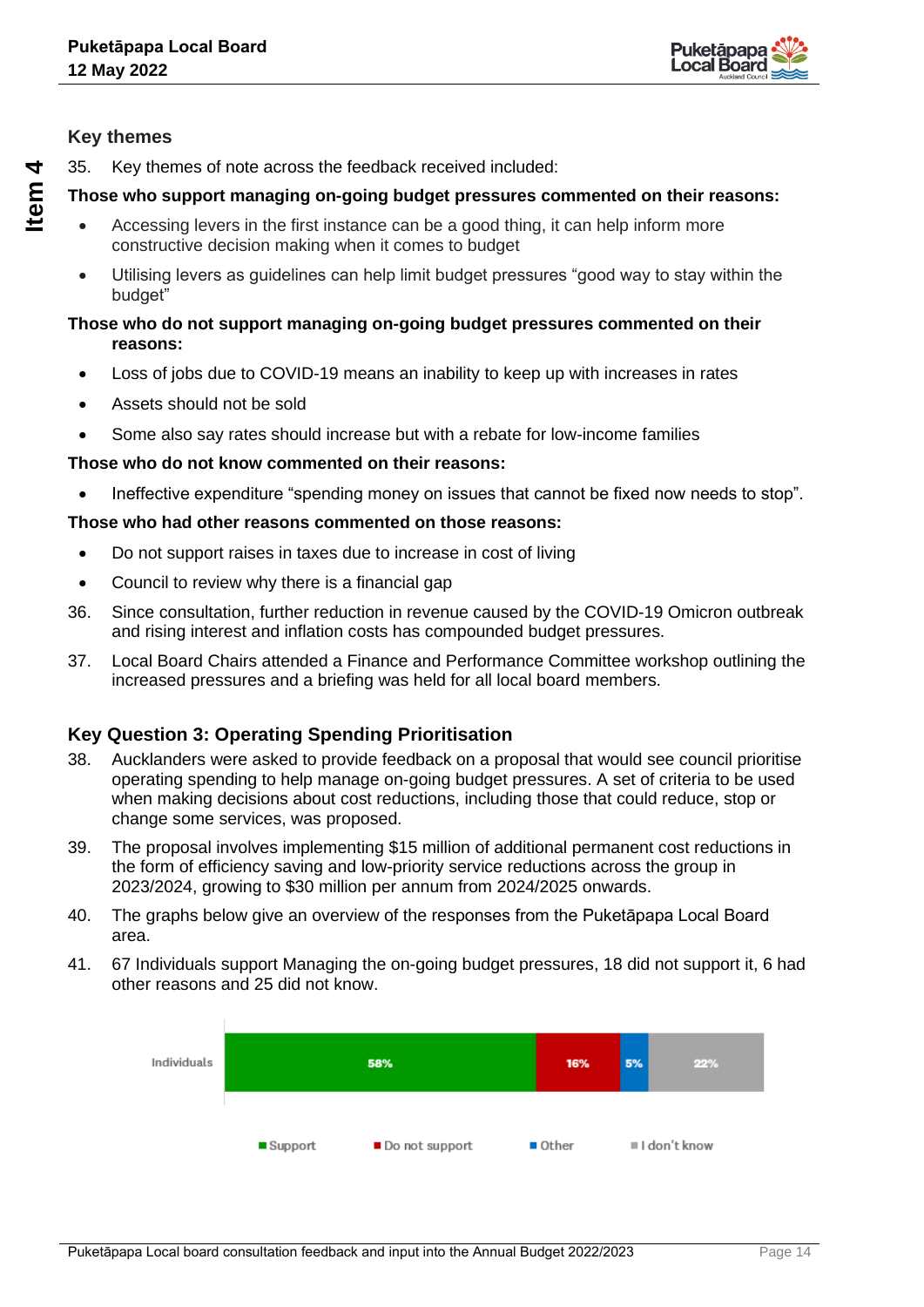



## **Key themes**

42. Key themes of note across the feedback received included:

### **Those who support prioritising operating spending commented on their reasons:**

- Good approach for the interim
- Support prioritising between most critical and less critical
- Support the ongoing goal of limiting the effects of climate change "more needs to be done for climate change".

## **Those who do not support prioritising operating spending commented on their reasons:**

• Auckland seems to be struggling in some areas, a good way to limit inefficiencies is to take inspiration from other similar cities. "Manage this city in an efficient, proficient way. Look at similar cities overseas, appreciate how we are lagging and invest in what we need to make it work".

### **Those who do not know commented on their reasons:**

- The process of this approach is unclear to some
- What are the pros and cons of this approach.

#### **Those who had other reasons commented on those reasons:**

- Council to re-examine staff related efficiencies
- "Each community has their own struggles and alleviating those need to be on the councils radar, "the residents of Auckland need the council to provide them with the services that they need, look internally for inefficiencies".

### **Key Question 4: Waste Service Standardisation**

- 43. Aucklanders were asked about a proposal to standardise waste services and charges across Auckland. The proposal would involve a move to a region-wide rates funded refuse collection service and see a choice of three bin sizes (with different pricing for each) to accommodate different household needs.
- 44. Auckland Council are also proposing to include standardising which properties can opt-out of waste management services and charges across Auckland.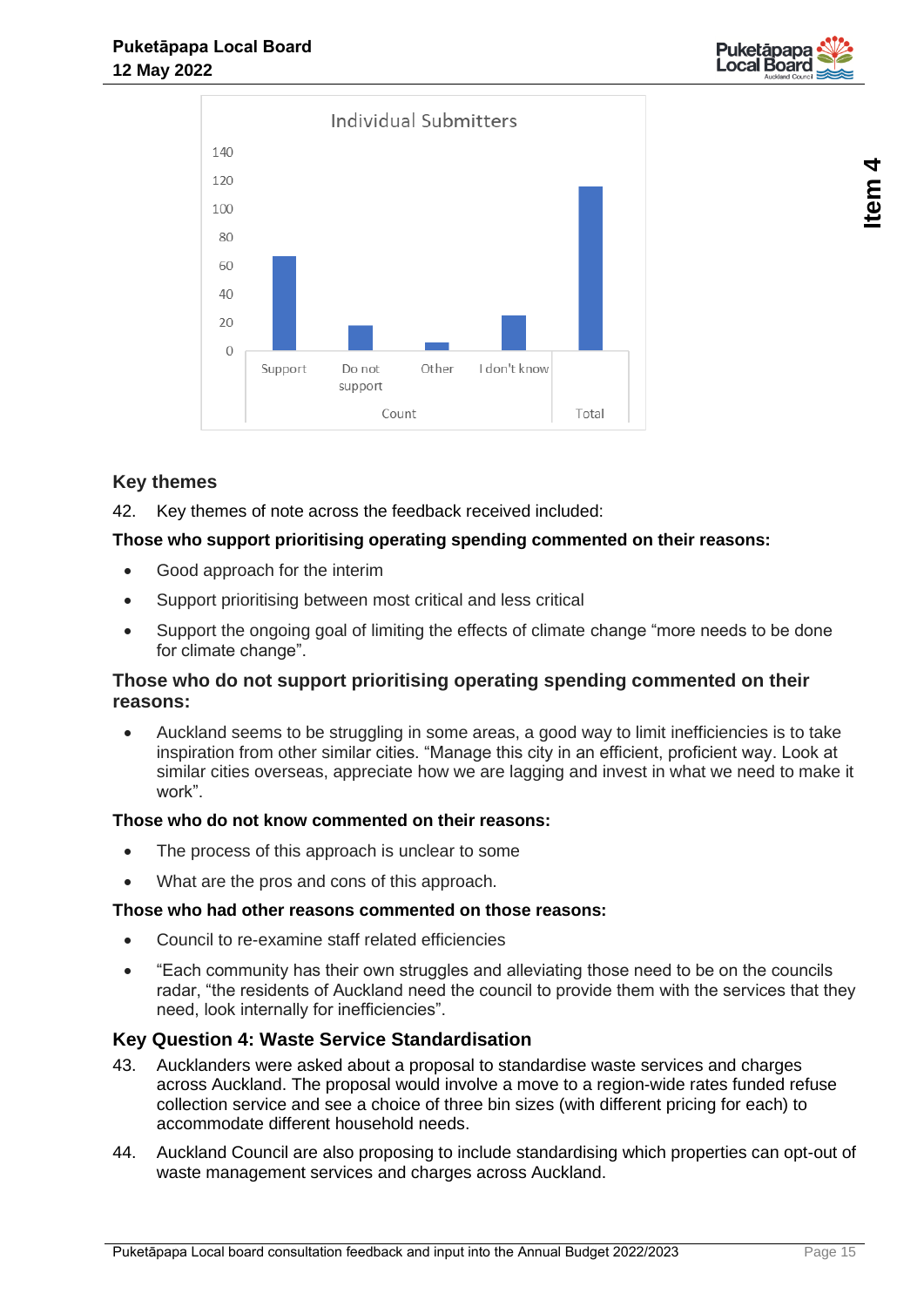

- 45. The graphs below give an overview of the responses from the Puketāpapa Local Board area.
- 46. 89 individuals support standardising waste services, 19 did not support it, 6 had other reasons and 12 did not know.



## Sub-questions within the Waste Service standardization approach

Standardize the opt out rules for residential multi-unit developments



Standardize the opt out rules for residential and lifestyle properties with between two and nine units



## Standardize the opt out rules for non-residential properties

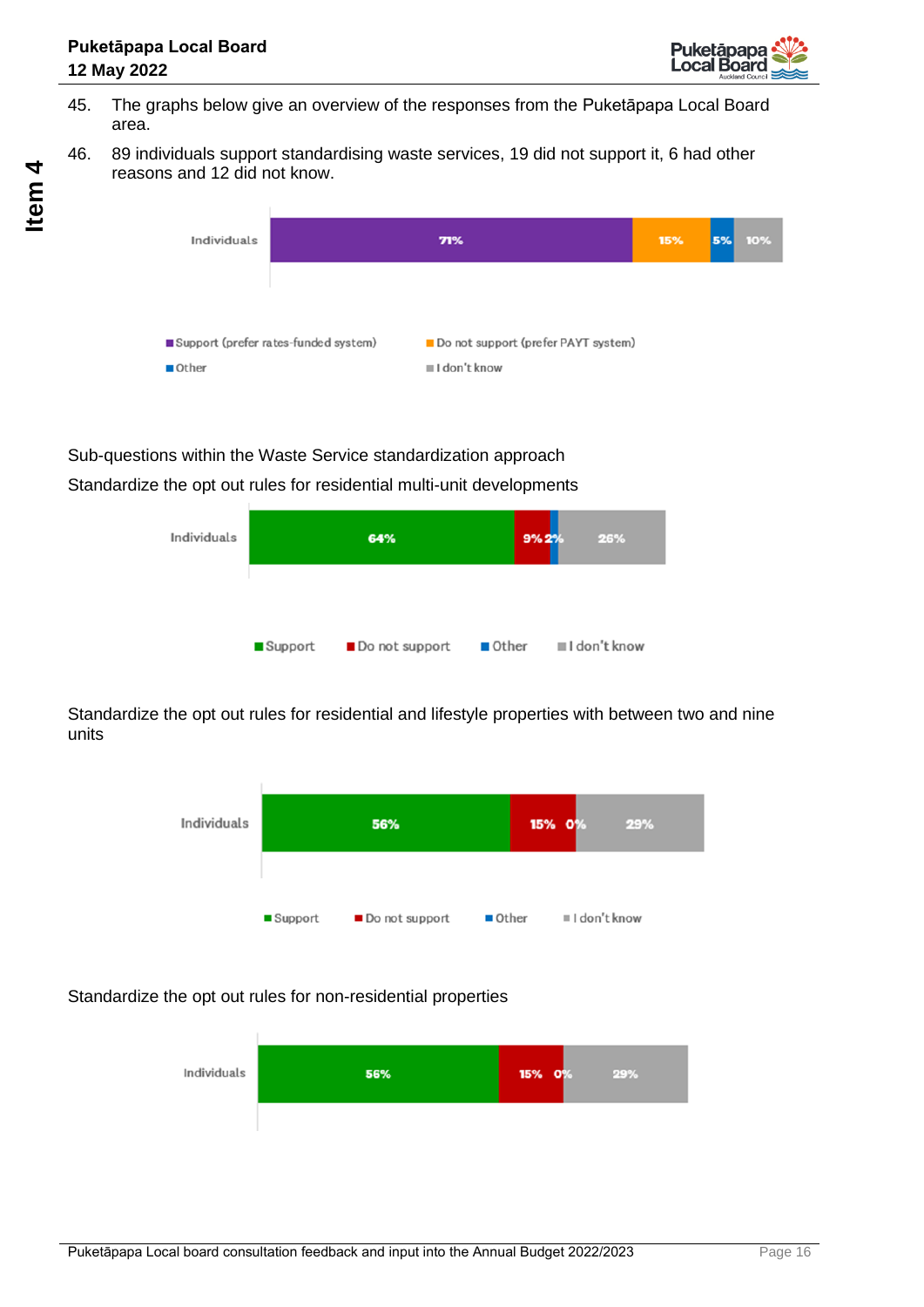

Other II I don't know  $\blacksquare$  Support Do not support

## **Key themes**

47. Key themes of note across the feedback received included:

## **Those who support prioritising operating spending commented on their reasons:**

- Support for a rates funded system
- Need better waste management at all stages "just like its done in the plants and recycling centres"
- Choices of different bin sizes should be there for larger or single person households.

## **Those who do not support prioritising operating spending commented on their reasons:**

- Support for more innovative ways of waste management e.g., scanning of bins instead of using tags
- Services to be for everyone "without distinguishing rich and poor areas".

#### **Those who do not know commented on their reasons:**

• General support but need more clarity on what the question is asking.

#### **Those who had other reasons commented on those reasons:**

- General support
- Services should be free.

### **Other feedback**

48. Aucklanders were asked what is important to them and if they had any feedback on any other issues.

### **Local board decision-making over local community services**

- Improving transport to reduce emissions
- Improving walkways in parks
- Scrap bins to be rolled out over all Auckland suburbs
- More local board decision making over local community services
- Buses to be electric.

## **Tūpuna Maunga Authority Operational Plan 2022/2023**

- General support for the authority
- The authority is restrictive and needs more development
- All projects need Mana Whenua support.

### **Changes to fees and charges**

• No comments provided on changes to fees and charges.

## **Recommendations on local matters**

49. This report allows the local board to recommend local matters to the Governing Body for consideration as part of the Annual Budget process, in June 2022. This includes: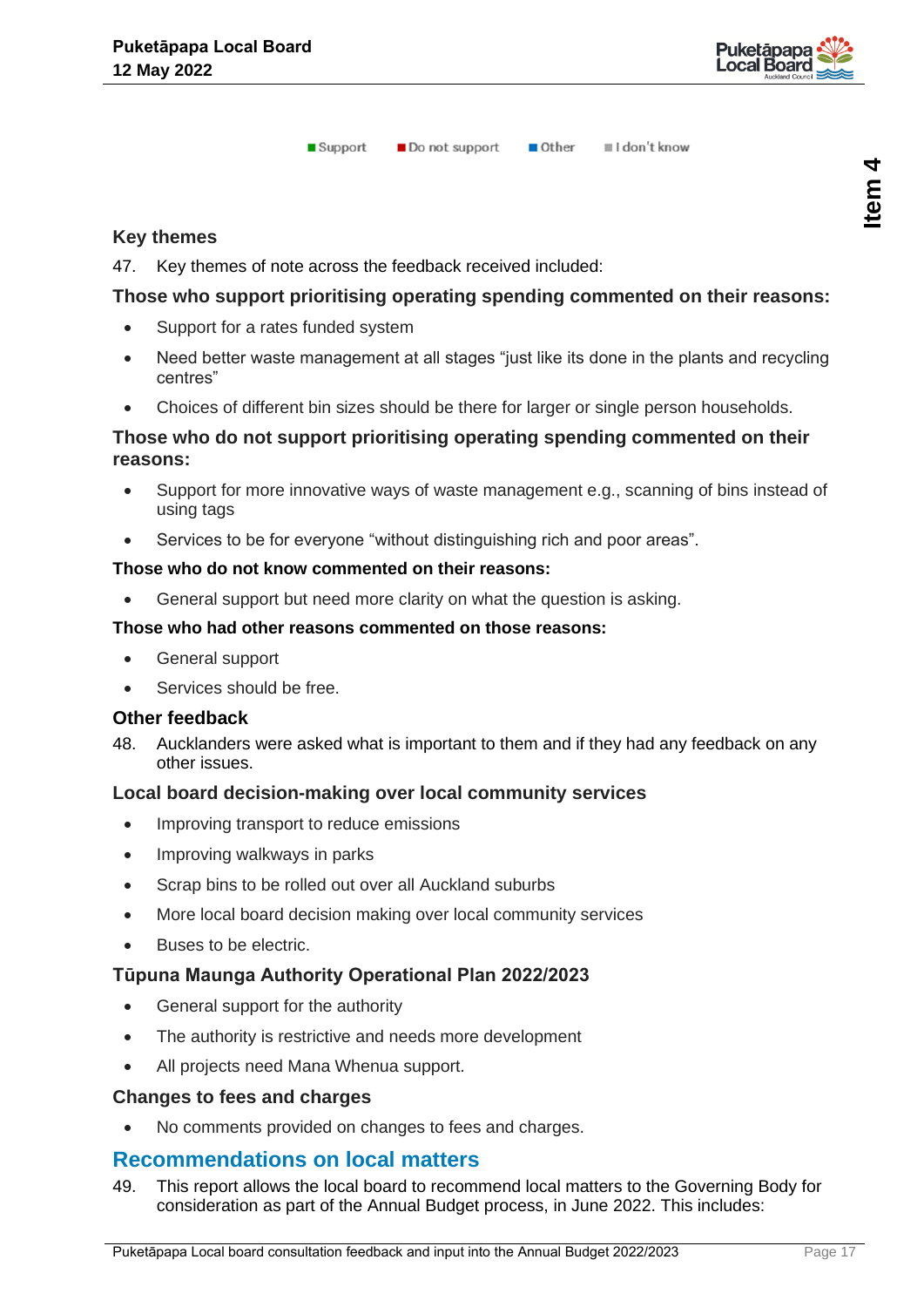

- proposed locally driven initiative capital projects outside local boards' decision-making responsibility
- release of local board specific reserve funds
- local advocacy initiatives.

## **Funding for Locally Driven Initiatives (LDI)**

- 50. Local boards are allocated funding for locally driven initiatives (LDI) annually, to spend on local projects or programmes that are important to their communities. Local boards have decision-making over the LDI funds but need approval from the Governing Body where:
	- operational LDI funding is to be converted into capital LDI funding.
	- the release of local board specific reserve funds is requested, which are being held by the council for a specific purpose.
	- a LDI capital project exceeds \$1 million.

These conditions do not apply to the Puketāpapa Local Board for the 2022/2023 financial year.

#### **Local board advocacy**

- 51. Local boards are requested to provide approved advocacy initiatives which considers the consultation feedback above. This allows the Finance and Performance Committee to consider these advocacy items when making recommendations on the Annual Budget 2022/2023 to the Governing Body in June.
- 52. The advocacy initiatives approved by the local board will be included as an appendix to the 2022/2023 Local Board Agreement

## **Local board input on regional topics in the Annual Budget 2022-2023**

53. Local boards have a statutory responsibility for identifying and communicating the interests and preferences of the people in its local board area in relation to Auckland Council's strategies, policies, plans, and bylaws, and any proposed changes to be made to them. This report provides an opportunity for the local board to provide input on council's proposed Annual Budget 2022/2023.

## **Tauākī whakaaweawe āhuarangi Climate impact statement**

- 54. The decisions recommended in this report are part of the Annual Budget 2022/2023 and local board agreement process to approve funding and expenditure over the next year.
- 55. Projects allocated funding through this Annual Budget process will all have varying levels of potential climate impact associated with them. The climate impacts of projects Auckland Council chooses to progress, are all assessed carefully as part of council's rigorous reporting requirements.

## **Ngā whakaaweawe me ngā tirohanga a te rōpū Kaunihera Council group impacts and views**

56. The Annual Budget 2022/2023 is an Auckland Council Group document and will include budgets at a consolidated group level. Consultation items and updates to budgets to reflect decisions and new information may include items from across the group.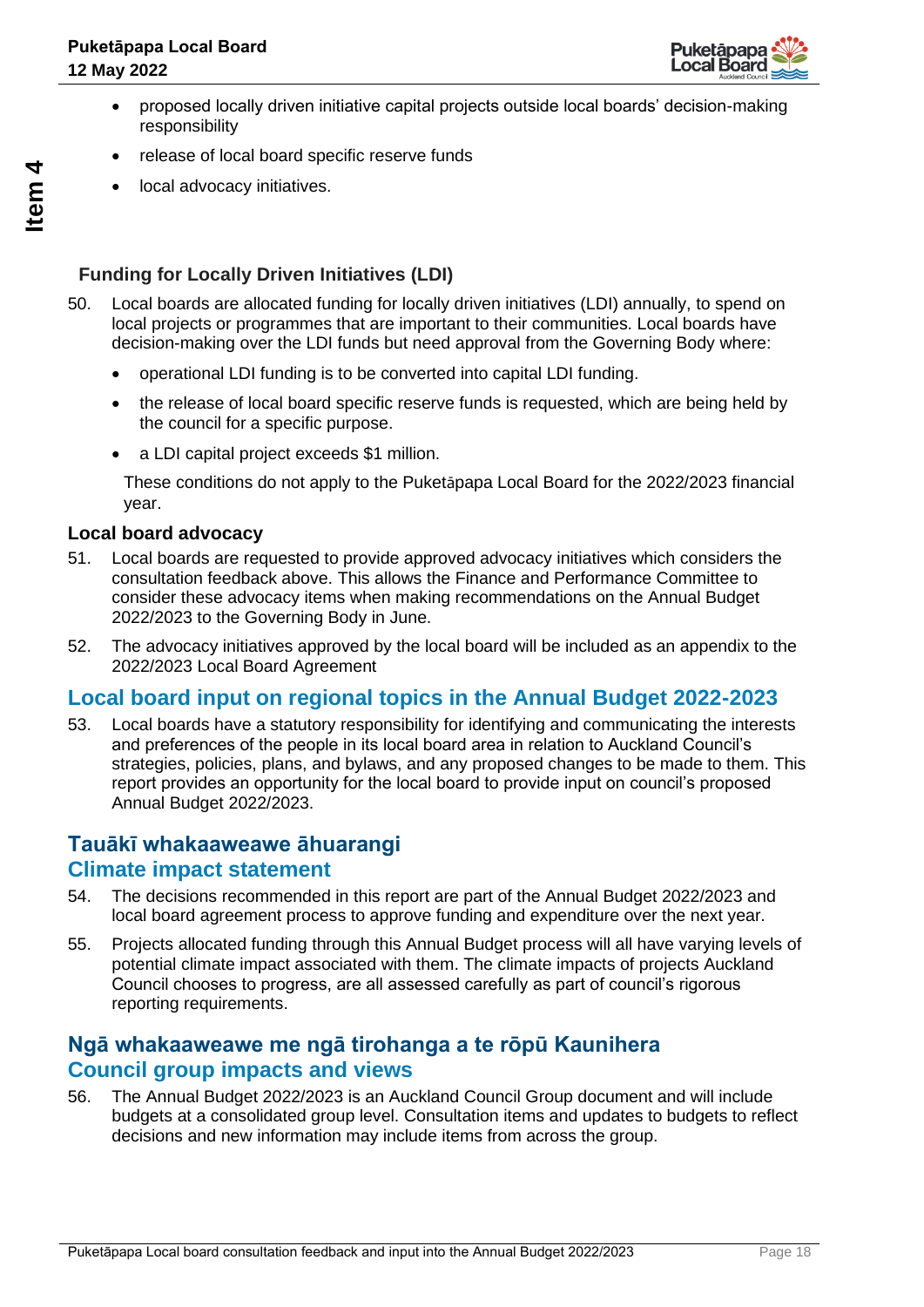

## **Ngā whakaaweawe ā-rohe me ngā tirohanga a te poari ā-rohe Local impacts and local board views**

- 57. The local board's decisions and feedback are being sought in this report. The local board has a statutory role in providing its feedback on regional plans.
- 58. Local boards play an important role in the development of the council's Annual Budget. Local board agreements form part of the Annual Budget. Local board nominees have also attended Finance and Performance Committee workshops on the Annual Budget.

## **Tauākī whakaaweawe Māori Māori impact statement**

- 59. Many local board decisions are of importance to and impact on Māori. Local board agreements and the Annual Budget are important tools that enable and can demonstrate the council's responsiveness to Māori.
- 60. Local board plans, developed in 2020 through engagement with the community including Māori, form the basis of local board area priorities. There is a need to continue to build relationships between local boards and iwi, and the wider Māori community.
- 61. Analysis provided of consultation feedback received on the proposed Annual Budget includes submissions made by mana whenua and the wider Māori community who have interests in the rohe / local board area.
- 62. Ongoing conversations between local boards and Māori will assist to understand each other's priorities and issues. This in turn can influence and encourage Māori participation in the council's decision-making processes.
- 63. Some projects approved for funding could have discernible impacts on Māori. The potential impacts on Māori, as part of any project progressed by Auckland Council, will be assessed appropriately and accordingly as part of relevant reporting requirements.

## **Ngā ritenga ā-pūtea Financial implications**

- 64. This report is seeking the local board's decisions on financial matters in the local board agreement that must then be considered by the Governing Body.
- 65. The local board also provides input to regional plans and proposals. There is information in the council's consultation material for each plan or proposal with the financial implications of each option outlined for consideration.

## **Ngā raru tūpono me ngā whakamaurutanga Risks and mitigations**

66. The council must adopt its Annual Budget, which includes local board agreements, by 30June 2022. The local board is required to make recommendations on these local matters for the Annual Budget by mid May 2022 and present to the Finance and Performance Committee on 25 May, to enable and support the Governing Body to make decisions on key items to be included in the Annual Budget on 7 June 2022.

## **Ngā koringa ā-muri Next steps**

- 67. The local board will approve its local board agreement and corresponding work programmes in June 2022.
- 68. Recommendations and feedback from the local board will be provided to the Finance and Performance committee for consideration ahead of that Committee making recommendations to the Governing Body for decision.